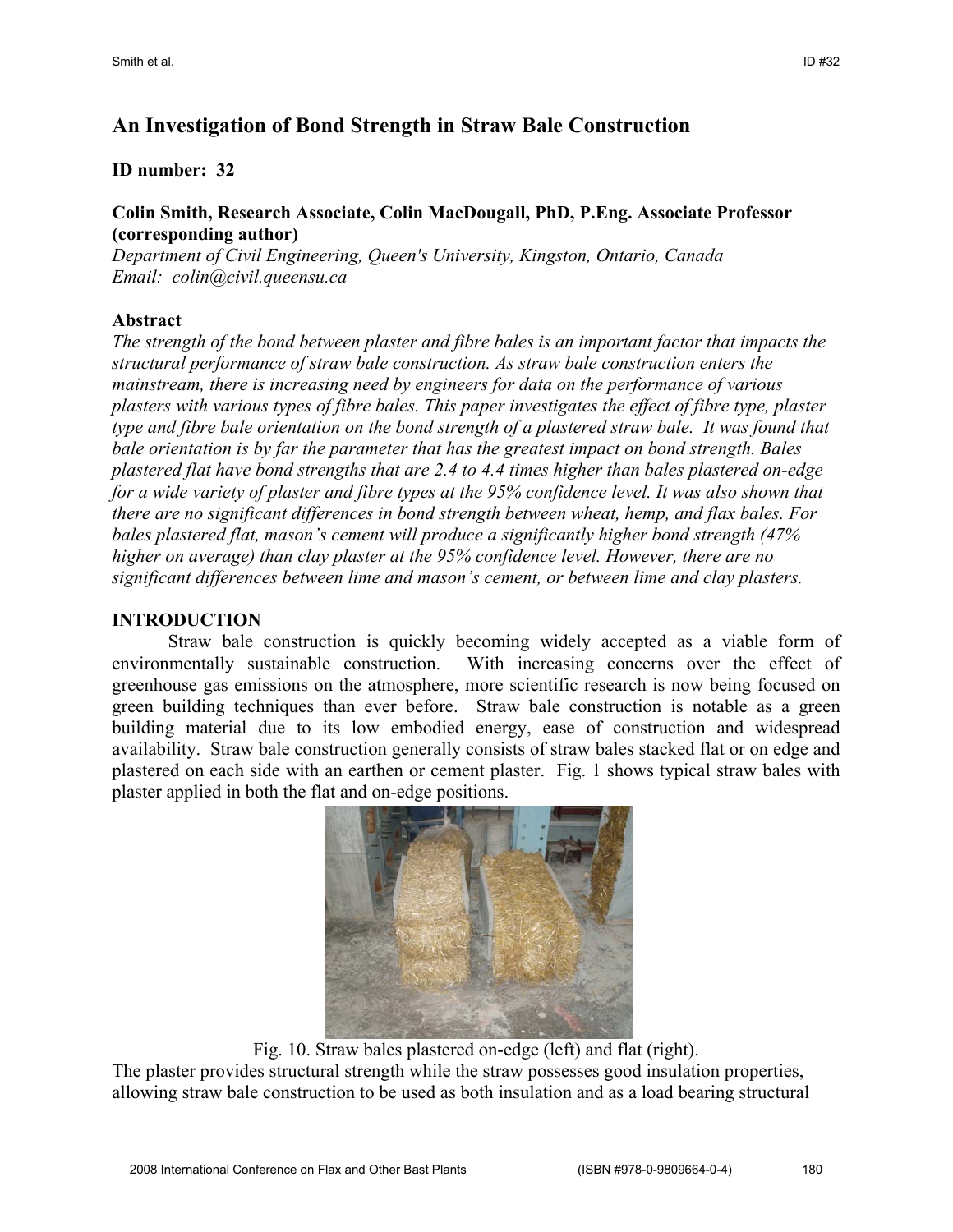member. Research has shown that straw bale walls can provide two-and-a-half times more insulation than a wood-framed house with conventional insulating materials [3] and load capacity comparable to conventional construction [5].

There is little available literature regarding the bond strength of plaster to straw fibers. Parker et al. [4] examined the failure mode of reinforcement meshes while resisting lateral loads. This experiment tested failure methods that are similar to this experiment; however specific bond strength values were not determined. Lack of proper bond between fibre and plaster can lead to local buckling failure and premature failure of a straw bale wall. This paper compares the bond strength developed while varying plaster type, fibre type and bale orientation.

### *MATERIALS*

The bales used in this experiment were prepared by and purchased from local farmers. For comparison, wheat, hemp and flax bales were used in this experiment. They were dry when purchased and were stored in the lab to ensure they were not exposed to moisture before testing or during curing. All bales tested were two string bales of dimensions  $375 \pm 10$  mm x  $475 \pm 10$ mm x  $875 \pm 25$  mm and dry bulk densities ranging between 84 and 123 kg/m<sup>3</sup>.

The mixes for the three plasters used are outlined in Table 1. The "clay" plaster was prepared using a commercially available clay, Turface Professional Mound Clay, sand and water. The "mason's cement" plaster was prepared using St. Lawrence Type N Mason's Cement, sand and water. The "cement-lime" plaster was prepared using St. Lawrence Type N Mason's Cement, Graymont Bondcrete stucco lime (meeting ASTM C207 [2] for hydrated lime), sand and water. These represent the range of plasters used for straw bale construction.

| <b>Plaster Type</b>   | <b>Sand</b> | Clav | <b>Highbond Cement</b> | Lime | <b>Water</b> |
|-----------------------|-------------|------|------------------------|------|--------------|
| Clav                  | 5.7         | 3.5  |                        |      |              |
| <b>Mason's Cement</b> | 4.4         |      | 0.9                    |      | 0.9          |
| <b>Cement-Lime</b>    | 6.6         |      | 0.5                    | 0.6  | 1.4          |

#### **Table 4. Plaster Mix Properties by mass ratio.**

#### *BALE PREPARATION*

The as-received bales were placed in a jig, Fig. 2, to ensure they had consistent dimensions and surfaces [5]. Edging extends 25 mm from the face of the bale on each side of the jig so that a rectangular area for the plaster to be applied on each side with dimensions of 600 mm by 330 mm is available.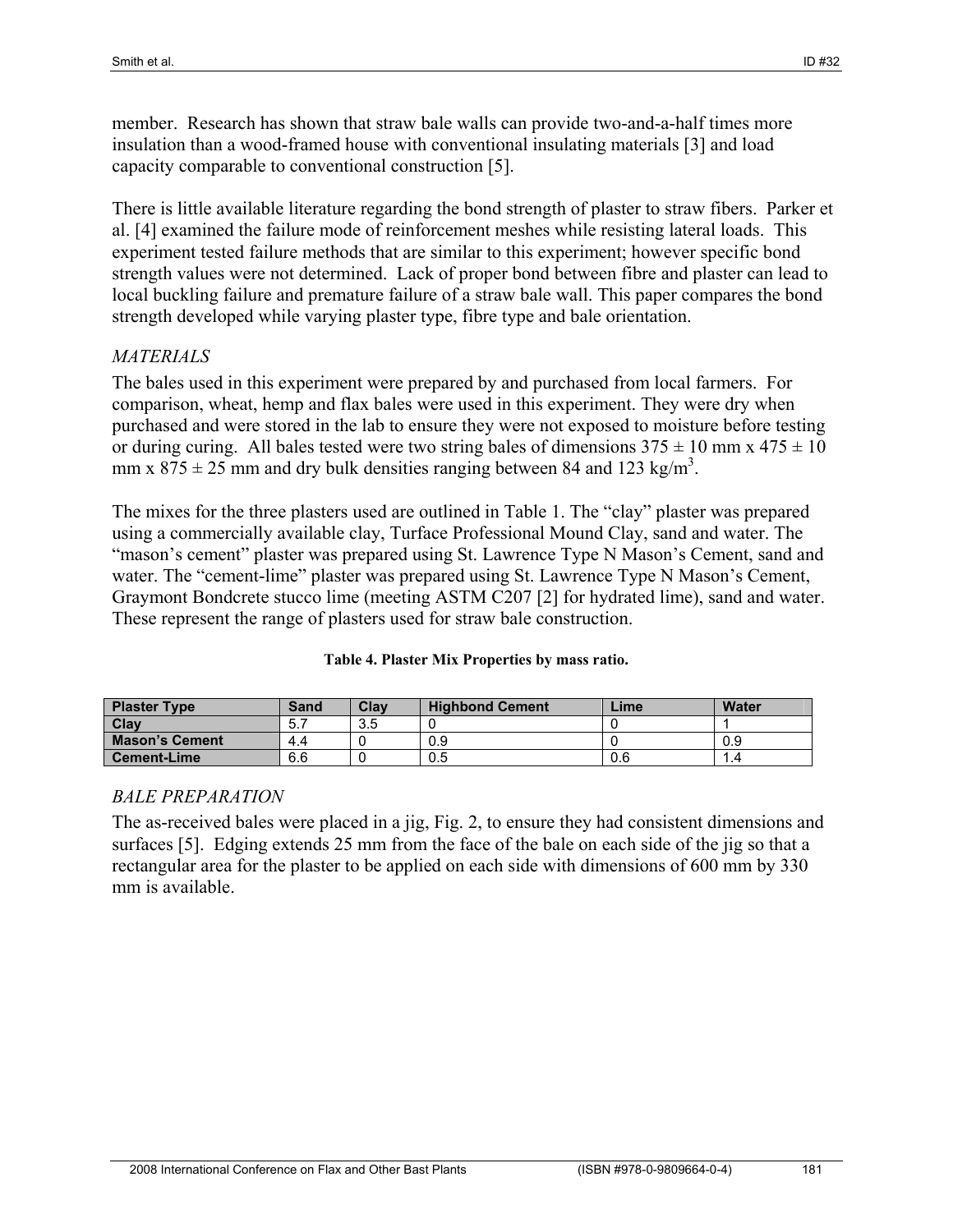

**Fig. 2. Bale installed in jig.** 

Fig. 3 shows the bales with plaster applied. For the bales plastered flat, the fibres of the bale are perpendicular to the plaster, and the ends of the fibres protrude into and bond with the plaster. For the bales plastered on-edge, the fibres are parallel to the plaster skin.

The plaster was applied first by hand, pressing the plaster into the fibers. Then, a trowel was used to create a smooth and even surface. After the first side was plastered, it was covered with clear plastic and allowed to cure for 12-24 hours. The bale was then turned over and the second side was plastered and covered with clear plastic for 12-24 hours. After this period, the bale was positioned upright with both sides remaining covered in plastic for an additional 3 days before the bale was removed from the jig. The plaster was not wetted during the curing process. After removal from the jigs, the bales were stored in the lab at room temperature and humidity without any cover until the 28 day curing period was reached. The plaster strength for each batch was measured using a set of 3 cubes in accordance with ASTM C 109/C 109M [1]



**Fig. 3: Plastered bales. Bale plastered flat (left); bale plastered on-edge (right). Fibre orientation is indicated by the white arrows.** 

#### **BOND TESTING PROCEDURE**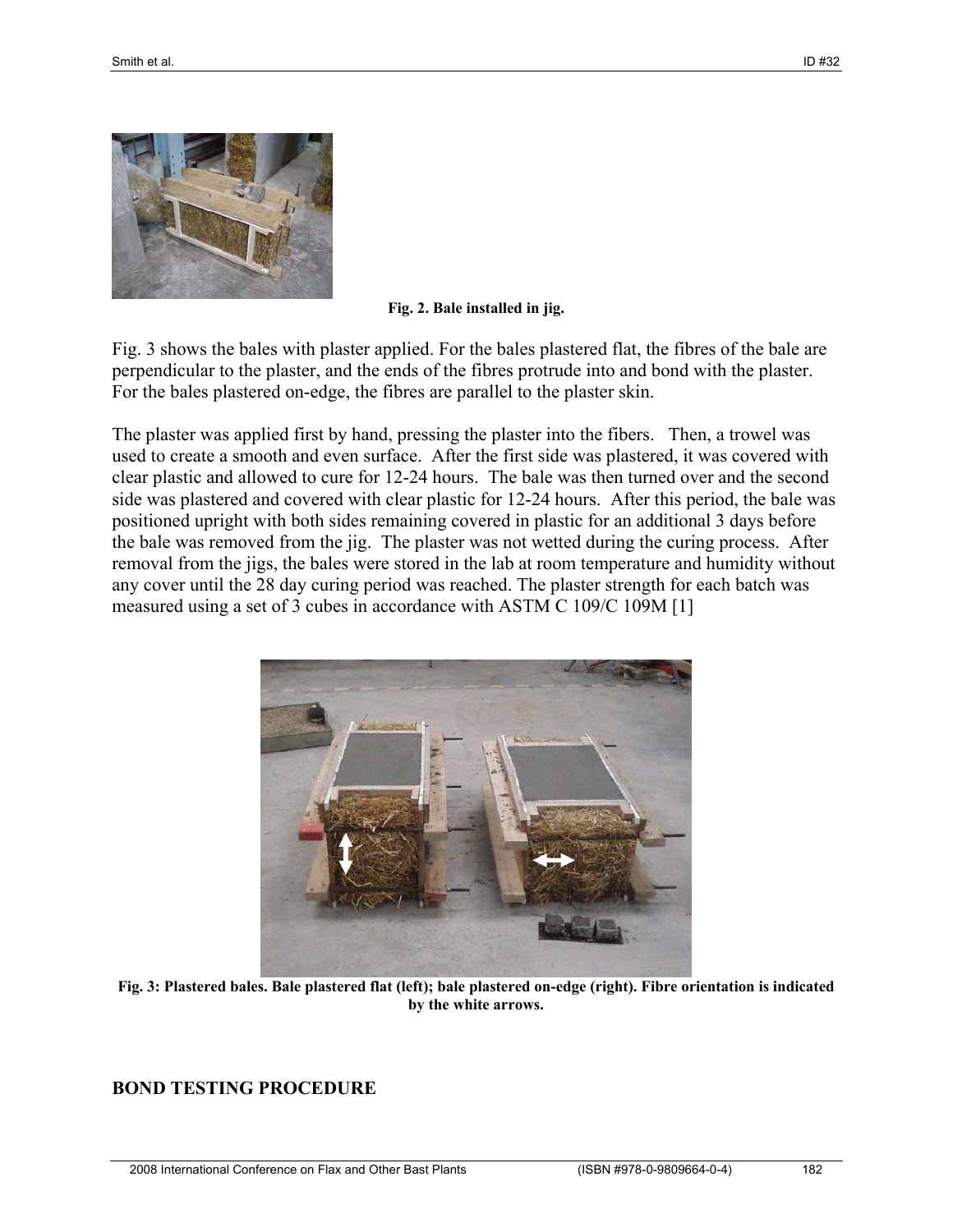**The testing was performed using a modified DYNA Proceq pull-off testing device manufactured by Hoskin Scientific as shown in Figure 4. This device is commonly used to perform bond tests for reinforced concrete structures, but was modified for testing straw bales. A disc of 101.6 mm diameter circle was cut in the plaster using a handheld hole saw. A circular steel disc of the same diameter was then glued to the plaster disc using LePage 5 minute adhesive epoxy. The frame of the Proceq pull-off device was then placed over the disc, the disc connected to the frame, and then slowly pulled off the fibre while recording load and displacement values. Load was measured using a load cell accurate to 5 N, and displacement was measured using a dial gauge accurate to 0.01 mm.** 

Dial gauge





**Fig. 4: Pull-off testing apparatus.** 

After the pull-off device was extended though its full range (50 mm), the device was then manually lifted up off of the plaster and the maximum load recorded. This was done to ensure that the maximum bond strength had been realized during the test. All tests completed in this experiment had reached their maximum bond strength before the device was extended to its full length. Four trials were attempted on each side of a bale. The holes were cut in a row along the middle of the bale avoiding the bale ties in the case of the bales on-edge.

#### **RESULTS AND DISCUSSION**

#### *Pull-off Failure Behavior*

An example of typical pull-off results is shown in Figure 5, in this case for wheat bales plastered with clay plaster. Other bale/plaster combinations showed similar force-displacement behavior to the results shown in this figure. It was observed that the force increased roughly linearly with displacement until a maximum force was reached. A plateau was observed whereby the displacement increased but the load remained constant. The plateau is indicative of the breakdown in the bond between the plaster and fibre. The maximum load from this plateau was used to calculate the bond strengths reported herein by dividing by the cross-sectional area of the 101.6 mm diameter disc.

The slope of the linear portion of the curve is clearly much steeper for the bales plastered flat than for the bales plastered on-edge. For these two particular tests, the strength of the bond for the bales plastered flat is 3.5 times higher than for the bales plastered on-edge.

There were two modes of bond failure observed, as shown in Fig. 6. Typical discs showing the plaster and fibre following failure are shown. For bales plastered flat, the failure was due to fracture of the fibres, rather than pulling out of the fibres from the plaster. Long strands of fibre can be seen for the flat specimen in Fig. 6. On the other hand, for the bales plastered on-edge, failure was characterized by the fibres pulling away from the plaster, leaving a few short strands of fibre remaining. Note that for the bales plastered flat, good use is being made of the strength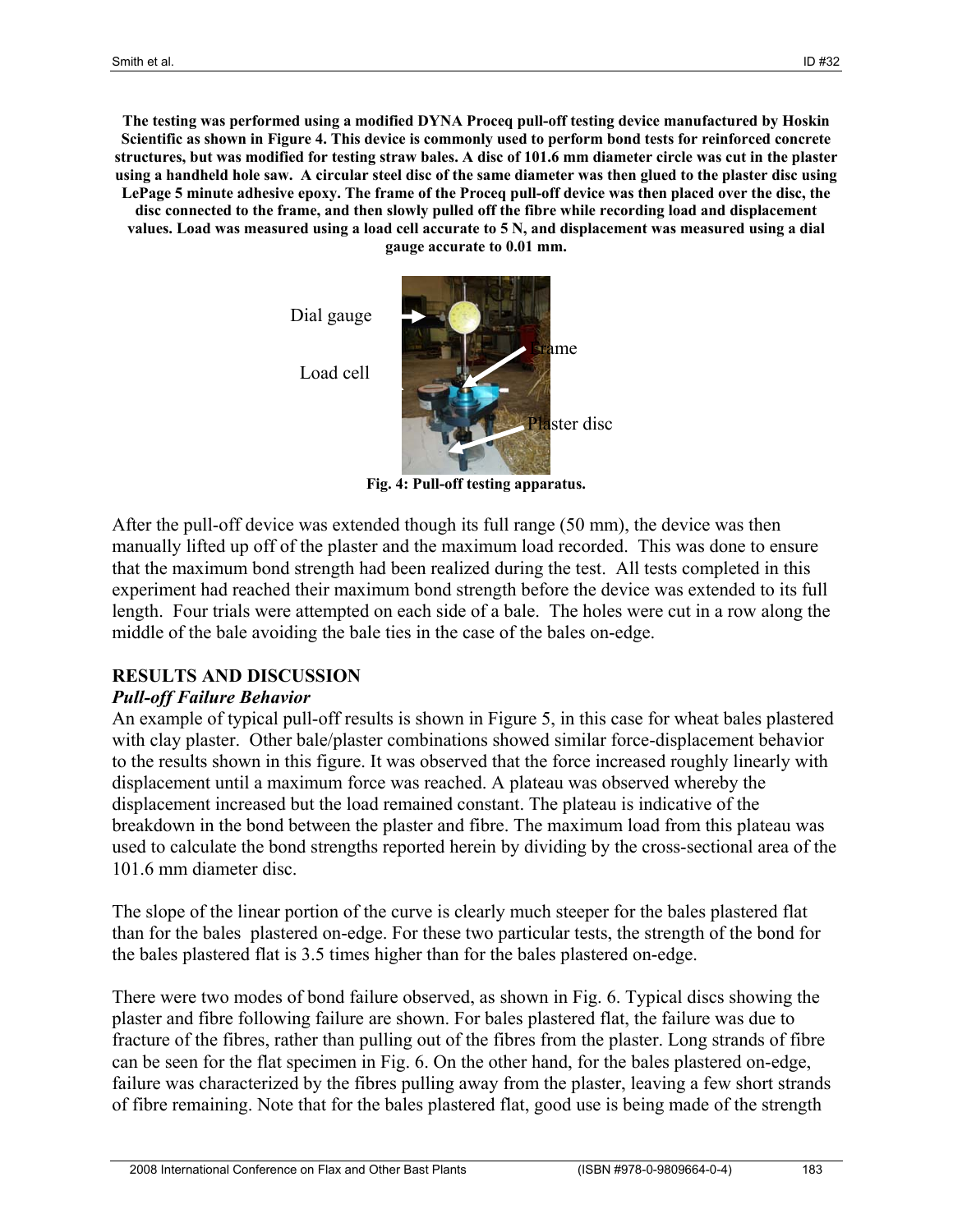of the fibres as they are being loaded in tension. For the bales plastered on-edge, the fibres, which have little flexural stiffness, undergo bending as they are pulled by the plaster.

#### **Summary of Bond Strengths**

Table 2 is a summary of the bond strengths from the tests conducted. High, low and average values are given for each test as well as the average and standard deviation values used for analysis of this data. It should be noted that the load cell on the pull-off device has an accuracy of 2.4 kPa.

The results show that there is a wide variation in bond strength for plastered bales. Average bond strengths range from 4.8 kPa to 46.6 kPa. As will be discussed in the following discussion, some of this variation can be explained by differences in bale orientation, type of fibre, or type of plaster. However, even within a given set of parameters, the standard deviation of the bond strengths is high. The standard deviation values range from 20% to 70% of the average bond strength.

#### **Effect of Bale Orientation**

The results in Fig. 5 indicate that there is a significant difference between the bond strength for bales plastered flat versus on-edge.



**Fig. 5: Pull-off tests for wheat bale with clay plaster.**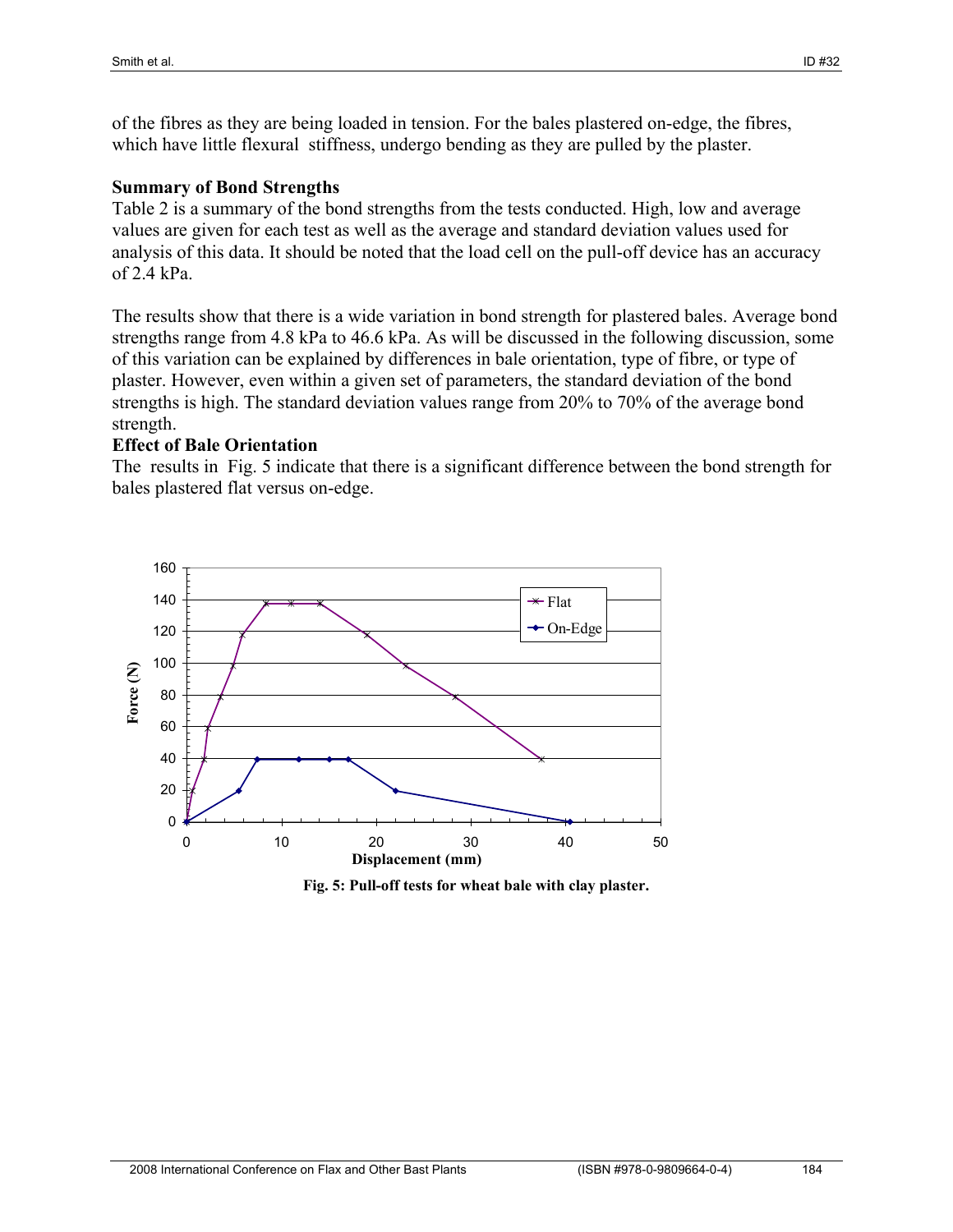

**Fig. 6: Example of pull off disc from flat (left) and on-edge (right) wheat bales.** 

| <b>Bale</b><br><b>Type</b> | <b>Plaster</b><br><b>Type</b> | <b>Bale</b><br><b>Orientation</b> | # of<br><b>Trials</b> | <b>High Bond</b><br><b>Strength</b><br>(kPa) | <b>Low Bond</b><br><b>Strength</b><br>(kPa) | <b>Average Bond</b><br><b>Strength</b><br>(kPa) | <b>Standard</b><br><b>Deviation</b><br>(kPa) |
|----------------------------|-------------------------------|-----------------------------------|-----------------------|----------------------------------------------|---------------------------------------------|-------------------------------------------------|----------------------------------------------|
|                            |                               |                                   |                       |                                              |                                             |                                                 |                                              |
| Wheat                      |                               | On edge                           | 4                     | 5                                            | 5                                           | 5                                               | 0.0                                          |
|                            | Clay                          | Flat                              | 8                     | 27                                           | 15                                          | 20                                              | 4                                            |
|                            | Cement-                       | On edge                           | 5                     | 10                                           | 5                                           | 7                                               | $\mathsf 3$                                  |
|                            | Lime                          | Flat                              | 8                     | 46                                           | 17                                          | 29                                              | $\boldsymbol{9}$                             |
|                            | Mason's                       | On edge                           | 8                     | 19                                           | 5                                           | 9                                               | $\overline{5}$                               |
|                            | Cement                        | Flat                              | 8                     | 58                                           | 15                                          | 34                                              | 14                                           |
| Hemp                       |                               | On edge                           | 8                     | 12                                           | 5                                           | 9                                               | $\mathsf 3$                                  |
|                            | Clay                          | Flat                              | 8                     | 56                                           | 22                                          | 33                                              | 11                                           |
|                            | Cement-                       | On edge                           | 8                     | 19                                           | 5                                           | 10                                              | 4                                            |
|                            | Lime                          | Flat                              | 7                     | 53                                           | 10                                          | 23                                              | 16                                           |
|                            | Mason's                       | On edge                           | 7                     | 32                                           | 5                                           | 16                                              | 11                                           |
|                            | Cement                        | Flat                              | 8                     | 85                                           | 27                                          | 47                                              | 24                                           |
| <b>Flax</b>                |                               | On edge                           | 7                     | 15                                           | $\overline{2}$                              | 7                                               | 4                                            |
|                            | Clay                          | Flat                              | 6                     | 34                                           | 15                                          | 24                                              | 8                                            |
|                            | Cement-                       | On edge                           | 7                     | 17                                           | 5                                           | 9                                               | 4                                            |
|                            | Lime                          | Flat                              | 7                     | 61                                           | 15                                          | 39                                              | 15                                           |
|                            | Mason's                       | On edge                           | 6                     | 17                                           | 5                                           | 10                                              | 6                                            |
|                            | Cement                        | Flat                              | $\overline{7}$        | 68                                           | 12                                          | 32                                              | 18                                           |

**Table 5: Bond Strength Results** 

Note: Tests that do not have 8 trials were either damaged before testing or experienced failure of the epoxy during testing.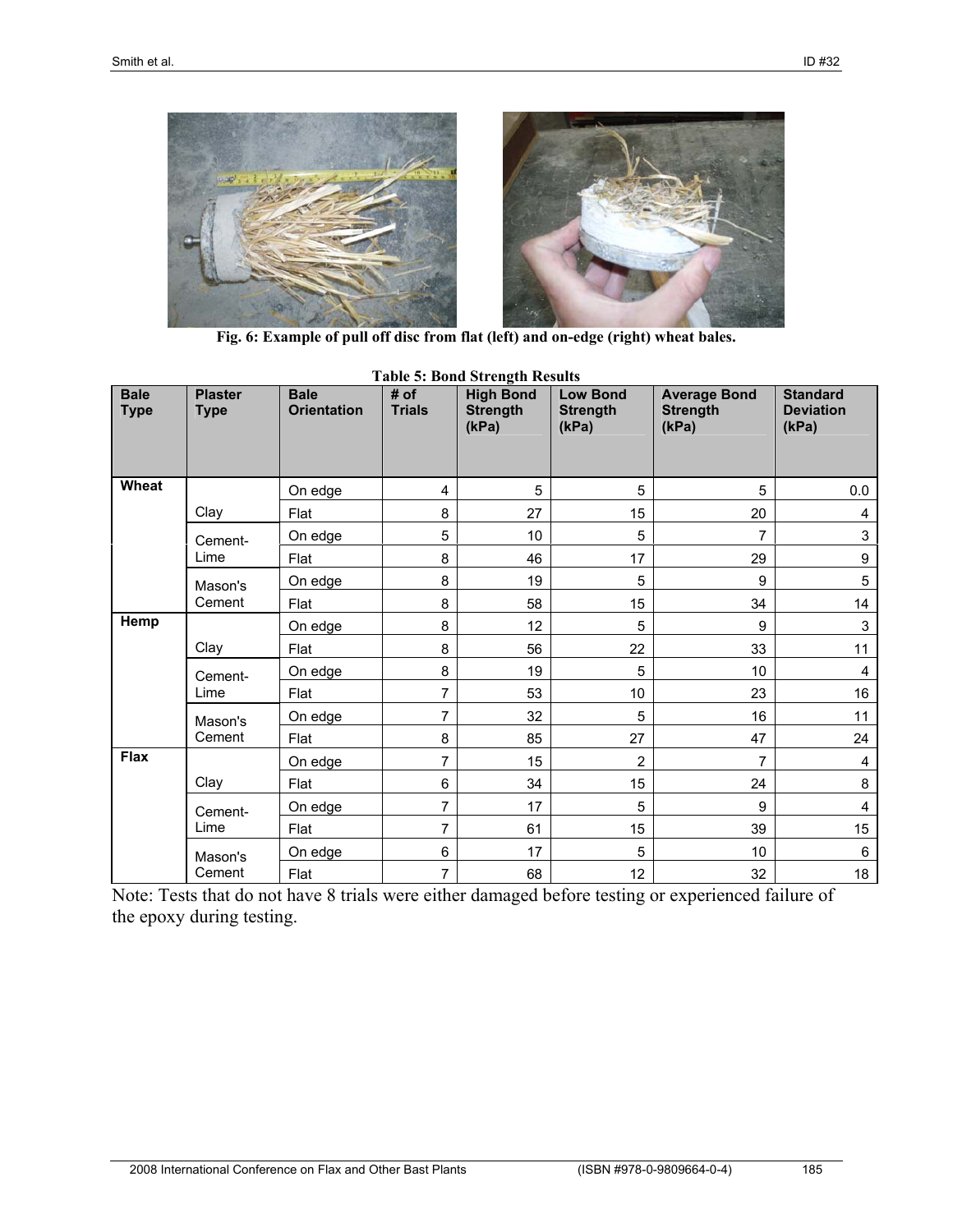

Figure 7 shows a comparison of flat and on edge bond strength across all tests.



The error bars on Figure 7 represent one standard deviation. A t-test of the data showed that the strength of the bales plastered flat was significantly larger than the bond strength of bales plastered on-edge at the 99.5% confidence level. The difference may be attributed to the bonding surface created by the orientation of straw fibers. When plastered flat, the plaster can penetrate down between the straw fibers and bond with more total surface area. Also, when plastered flat, the fibers are running into the bale and this appears to create a much stronger resistance as the fibers must be pulled out from deep into the bale. On the other hand, when plastered on edge, the fibers attached to the plaster run along the surface of the bale.

Figure 8 shows a comparison of flat and on edge bond strength for each bale type / plaster type combination tested. The difference in the mean value of bales oriented flat and on-edge was validated using the t-test at the 95% confidence level. The consistency of this trend across all tests further strengthens the conclusion that flat bales produce a higher bond strength than on edge bales. The strength of the bales plastered flat ranges from 2.5 to 4.4 times higher than the bales plastered on-edge.

## **Effect of Plaster and Fibre Type**

One-way analysis of variance (ANOVA) was carried out to determine the significance of plaster and fibre type on the bond strength. The results of the cube tests for the three types of plaster are provided in Table 3. The results indicate that the clay and lime plasters have similar strengths, while the mason's cement plaster is approximately 6 times stronger than the other two plasters.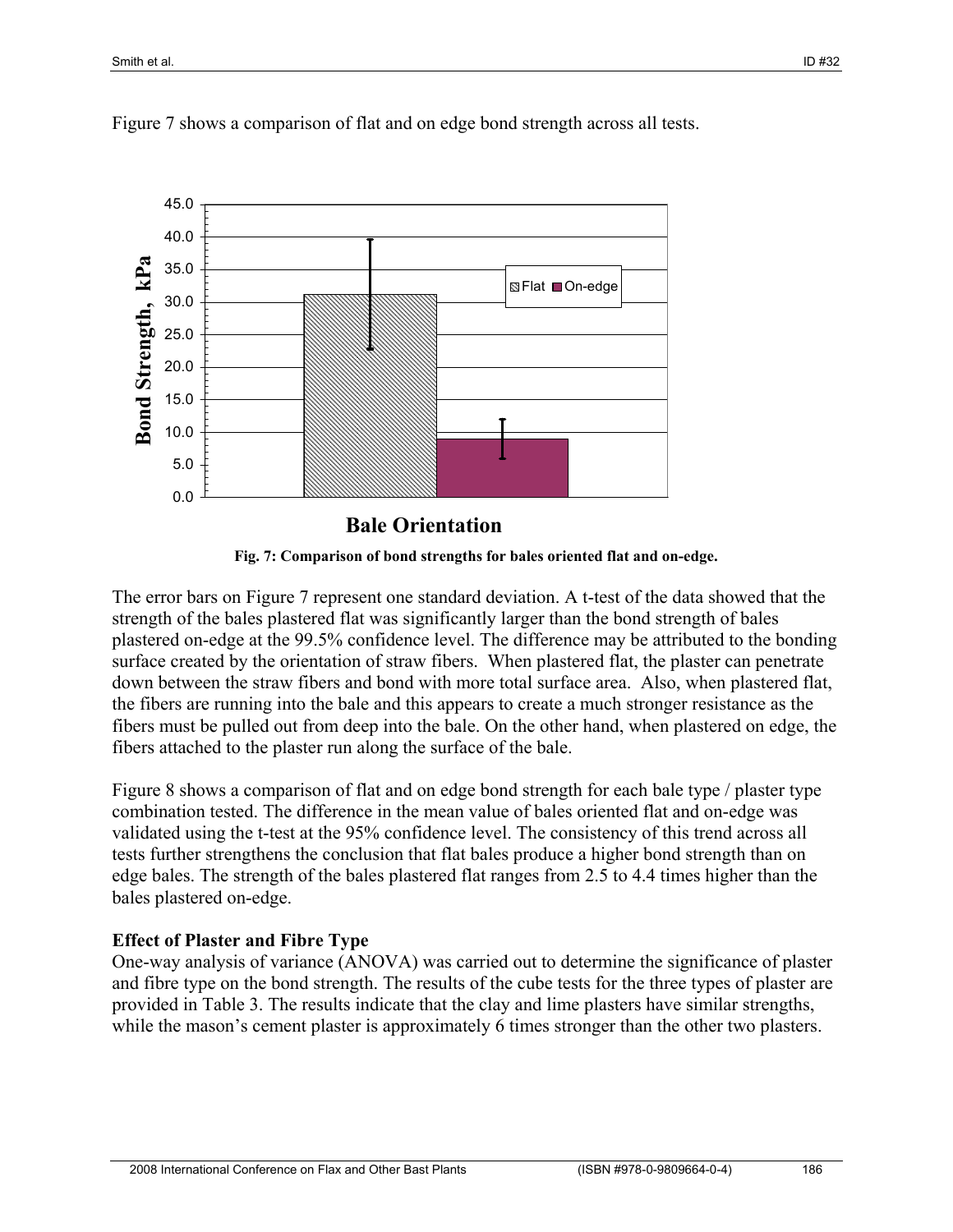

**Figure 8: Affect of bale orientation on bond strength: (a) wheat; (b) hemp; (c) flax.**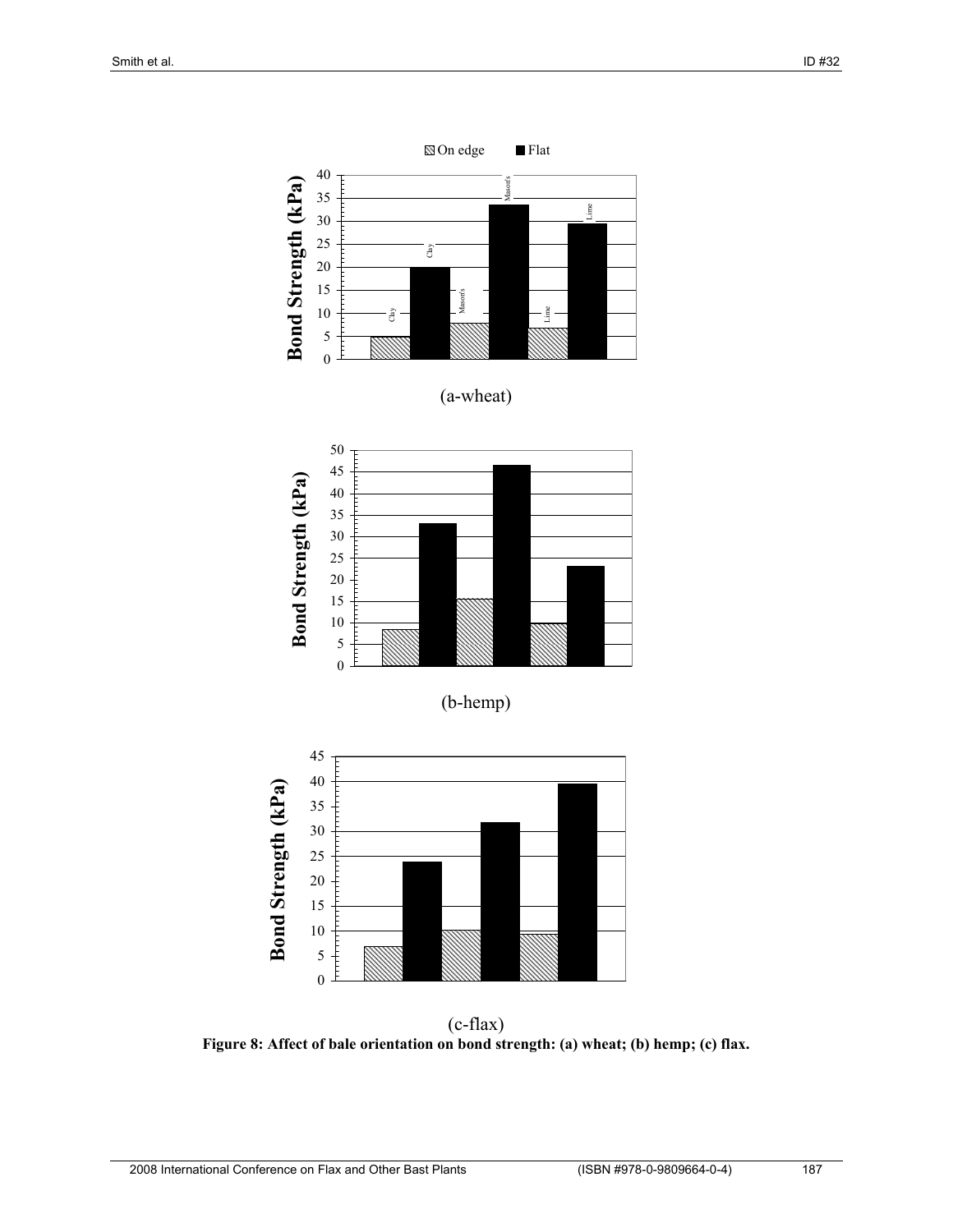| Plaster        | Average Plaster Cube 28 Day<br>Strength (MPa) | Standard Deviation (MPa) |
|----------------|-----------------------------------------------|--------------------------|
| Clav           |                                               | 0.22                     |
| Mason's Cement | 6.9                                           | 0.59                     |
| Cement Lime    | 1.19                                          | 0.42                     |

| Table 3: Summary of plaster cube strength tests. |  |  |  |  |  |  |  |
|--------------------------------------------------|--|--|--|--|--|--|--|
|--------------------------------------------------|--|--|--|--|--|--|--|

Also note that the standard deviation of the plaster strengths ranges between 9% and 18% of the average value. This is much less than the variation observed for the bond strength values, and indicates that the variation in plaster strength alone cannot account for bond strength variation.

Table 4 is the summary of the one-way ANOVA analysis of the significance of plaster type on bond strength. For this analysis, tests on wheat, hemp, and flax bales were combined. The null hypothesis was that the average bond strength of bales plastered with clay, lime, or mason's cement plaster are not significantly different at the 95% confidence level. Table 4 indicates that the null hypothesis is validated for bales plastered on-edge. However, for bales plastered flat, the results indicate that there is a significant effect of plaster type on bond strength. Further t-tests were conducted to compare clay, lime, and mason's cement plasters, with the results summarized in Table 5.

Table 4: One-way ANOVA test results for the significance of clay, lime, and mason's cement plaster on bond strength.

|           | <i>F</i> -value | <i>F-critical</i> |
|-----------|-----------------|-------------------|
| $On-Edge$ | 3.15            | 3.16              |
| Flat      | 341             | 3 14              |
|           |                 |                   |

Table 5: T-test results for the significance of clay, lime, and mason's cement plaster on bond strength for bales plastered flat.

|                     | $P-value$ |
|---------------------|-----------|
| Clay/Mason's cement | 0.0071    |
| Clav/Lime           | 0.1024    |
| Mason's Cement/Lime | 0.0972    |

The t-test analysis indicates that there is a significant difference in the bond strength of bales plastered flat with clay versus mason's cement at the 95% confidence level.

Table 6 is the summary of the one-way ANOVA analysis of the significance of fibre type on bond strength. For this analysis, tests with clay, lime, and mason's cement plaster were combined. The null hypothesis was that the average bond strength of bales plastered with wheat, hemp, or flax bales are not significantly different at the 95% confidence level. Table 6 indicates that the null hypothesis is verified for both bales plastered on-edge and flat. Fibre type does not have a statistically significant effect on the bond strength of plastered bales.

**Table 6:** One-way ANOVA test results for the significance of wheat, hemp, and flax bales on bond strength.

|           | <i>F-value</i> | <i>F-critical</i> |
|-----------|----------------|-------------------|
| $On-Edge$ | 2.43           | 3.16              |
| Flat      |                | 314               |